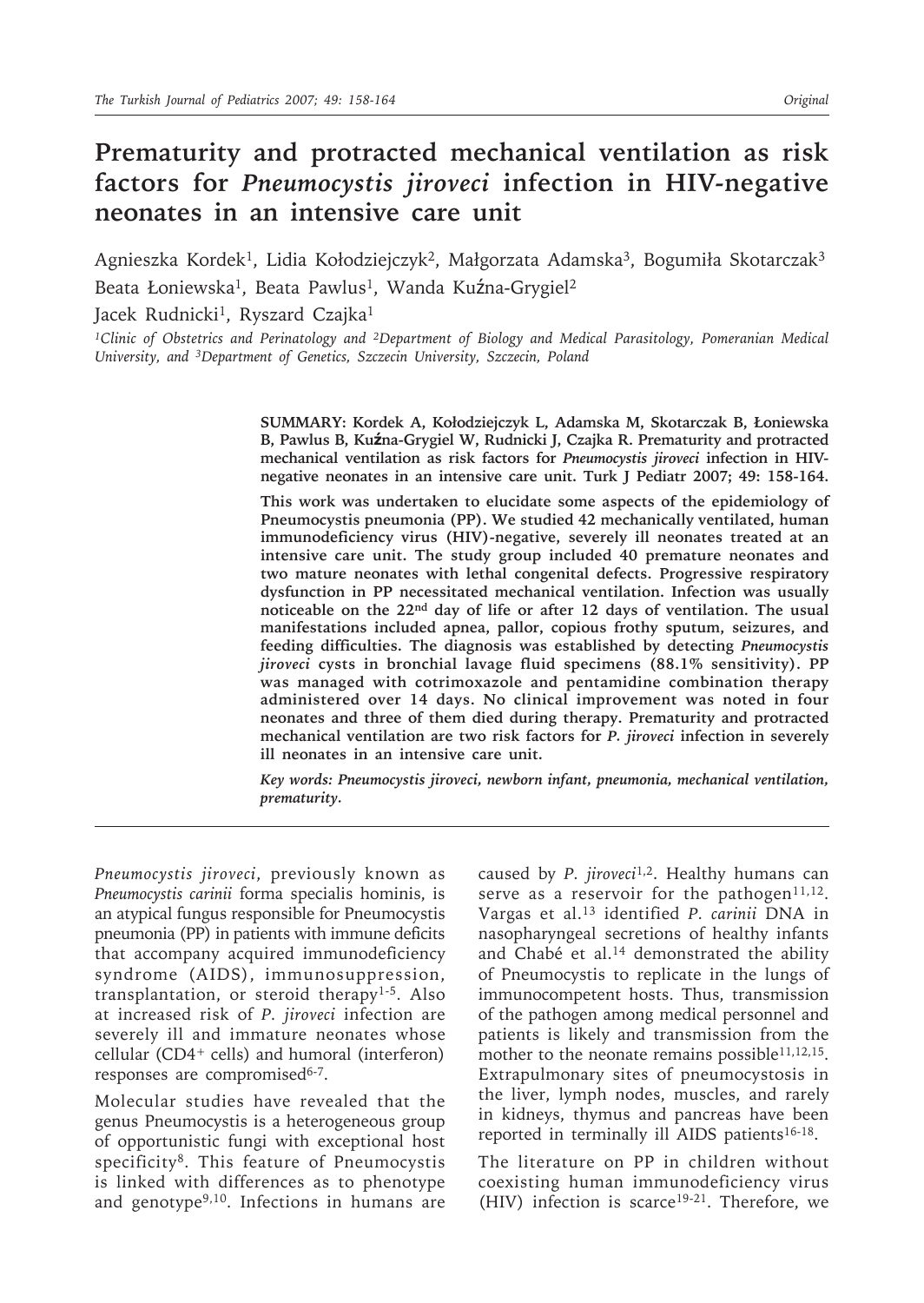decided to undertake a clinical observational study of *P. jiroveci* infections in HIV-negative, severely ill, mechanically ventilated neonates.

## **Material and Methods**

We analyzed 234 severely ill, mechanically ventilated neonates at the Clinic of Obstetrics and Perinatology, Pomeranian Medical University, between 1999 and 2003. Neonates were assigned to two groups: A  $(n=42)$  with PP, and B (n=192) without PP. Assignment was based on microscopic examination of bronchial lavage fluid and additionally on clinical symptoms, chest X-ray, and laboratory findings.

Intrauterine bacterial infection was recognized during the first 72 hours of life based on maternal history [chorioamnionitis defined as intrapartum fever >38ºC, tachycardia (maternal ≥100 beats/ min; fetal ≥160 beats/min), uterine tenderness, purulent or foul smell of amniotic fluid or increased total leukocyte count  $(>15x10<sup>9</sup>/L)$ ], clinical symptoms in the neonate (skin color: pallor, jaundice, cyanosis; respiratory dysfunction: apnea, tachypnea >60/min, grunting, nasal flaring, intercostal or sternal retractions, need for high ventilator settings or oxygen; cardiovascular symptoms: brady/tachycardia, poor peripheral perfusion, hypotension; neurologic symptoms: hypotonia, irritability, lethargy, seizures; gastrointestinal dysfunction: abdominal distension, green or bloody residuals, vomiting; temperature instability), and/or positive blood culture. Nosocomial infections were diagnosed when appearing after three days of life. Pneumonia was diagnosed in neonates presenting with characteristic findings in chest X-ray (diffuse, asymmetric or localized, alveolar or interstitial disease) and with respiratory distress $22$ .

Diagnostic criteria for respiratory distress syndrome (RDS) included oxygen supplementation exceeding 40%, demand for alveolar surfactant, typical chest radiograph (uniform reticulogranular pattern and air bronchograms), and no evidence of systemic infection in laboratory tests<sup>23</sup>.

Diagnosis of bronchopulmonary dysplasia (BPD) was made when the infant still required oxygen after 28 days of age or at 36 weeks of postconceptional age, and continued to show signs of respiratory problems at that time. Chest X-ray film may facilitate the diagnosis by demonstrating lungs that resemble ground glass (RDS) or appear spongy as in  $BPD^{23}$ .

Infection (bacterial pneumonia and sepsis) was further confirmed with cultures and biochemical tests of the blood. We determined the concentration of C-reactive protein (CRP values <10 mg/L were considered normal), leukocyte ( $>$ 25 or  $<$ 5x10<sup>9</sup>/L), and platelet counts (<100x1012/L), and the immature to total neutrophil ratio (I:T <0.2) $^{24}$ .

In all cases, bronchial lavage fluid specimens were stained with Giemsa reagent and searched for *P. jiroveci* cysts at the start and after 7-10 days of treatment. Microscopy was done by the same, highly-experienced person. Specimens were collected during routine nursing care of the ventilated airways.

We also searched for *P. carinii* DNA in the lavage fluid but the result had no impact on the diagnosis. Polymerase chain reaction (PCR) was done with 130 randomly selected samples which were stored at -24°C prior to the diagnosis or microscopic examination.

DNA was isolated with the Masterpure DNA purification kit – Epicentre. Single PCR was performed with the PC41/PC22 primer pair. Product size was 420 bp consistent with the targeting by these primers of the small ribosome subunit 18S rRNA gene sequence. The following conditions were applied: initial denaturation at 94°C for 5 minutes; 40 cycles consisting of denaturation at 94°C for 1 minute, annealing at 52°C for 1 minute, extension at 72°C for 1 minute, and final extension at 72°C for 5 minutes. We also performed nested PCR with pAZ102H/pAZ102E and pAZ102X/pAZ102Y primers targeting the mitochondrial large subunit (mtLSU) rRNA gene sequence. Product size with these primer pairs was 346 bp and 263 bp, respectively. We used 40 cycles of denaturation at 94°C for 1.5 minutes, annealing at 50°C for 1.5 minutes and extension at 72°C for 2 minutes; other PCR conditions were the same as for PC41/PC22 primers. Positive control was done with DNA isolated from the lung of inoculated rat and supplied by the Polish Institute of Hygiene in Warsaw. Amplification products were electrophoresed in 2% agarose gel and stained with ethidium bromide.

Statistics were done with  $\chi^2$ -test and Student's t-test and the level of significance was taken as p=0.05.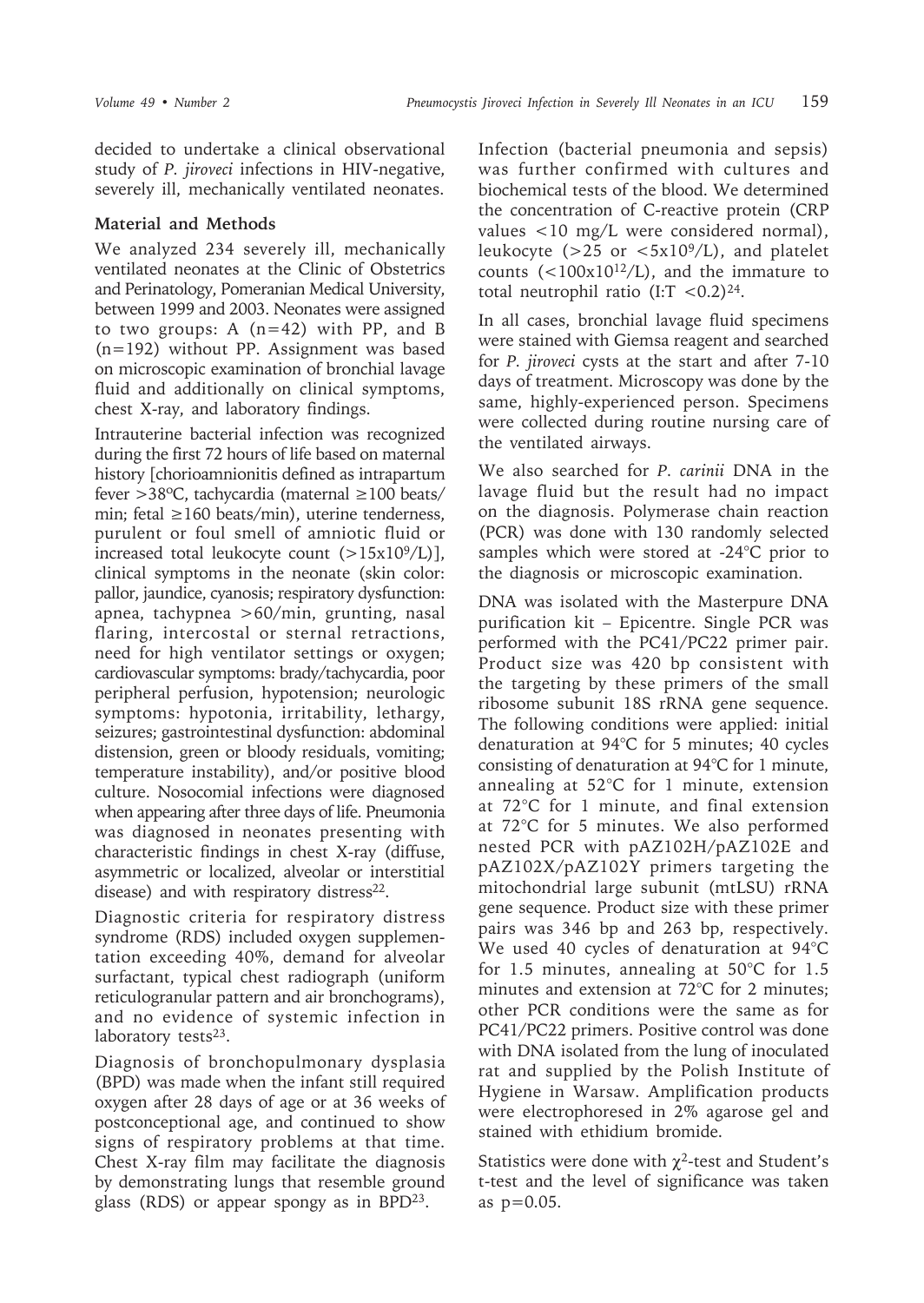## **Results**

Pneumocystis pneumonia was diagnosed in 42 (17.9%) neonates (group A). The remaining neonates served as controls (group B). The mothers were Caucasian whites, with an average or good socio-economic status, normal body weight, no immune impairment or systemic disease, HIV-negative, and not on immunosuppressive therapy.

Two children with PP were born at term (40 and 41 weeks of gestation, 2250 and 3000 g), but both had lethal congenital defects (trisomy 18; complex defect of the central nervous system with tracheo-esophageal fistula) and required mechanical ventilation from birth till death (68 and 30 days, respectively). The remaining children in this group were born prematurely.

We found that both groups of neonates (Table I) differed as to maturity and weight at birth. For these reasons, the study and control groups differed significantly as to duration of mechanical ventilation and hospital stay. Immaturity and low birth weight are factors predisposing to serious complications postnatally. Neonates with PP were less mature, had a lower birth weight, and more often demanded steroids to accelerate lung maturation. In this group, there were more cases of RDS necessitating treatment with exogenous surfactant, and likewise, criteria for BPD were more often fulfilled. Bacterial and fungal infections in the form of sepsis or pneumonia were more often diagnosed in PP neonates.

The initial suspicion of PP was based on clinical findings (dyspnea, pallor, copious frothy or mucous sputum, episodes of apnea, feeding difficulties, absence of weight gain, seizures, pulmonary bleeding) and radiologic evidence of interstitial pneumonia. PP was confirmed in 37 out of 42 neonates (sensitivity  $= 88.1\%$ , specificity  $= 100\%$ ) by the presence of cysts in bronchial lavage fluid. In the remaining five cases with negative staining, the clinical course and radiologic evidence were clearly in favor of the diagnosis. Worth noting is the fact that bronchial fluid was obtained after all five neonates were started on cotrimoxazole. Thus, the final diagnosis of PP was confirmed by positive microscopic examination of bronchial lavage fluid and positive response to specific pneumocystosis therapy.

None of the 130 samples of bronchial fluid from mechanically ventilated neonates tested positive for *P. jiroveci* DNA.

In group A, mechanical ventilatory support was started in the first day of life and continued over three days in 33 neonates (78.6%). Five premature neonates (11.9%) with RDS I/II°

| Group A<br>(PP Group)<br>$n=42$ | Group B<br>(Control Group)<br>$n = 192$ | P         |
|---------------------------------|-----------------------------------------|-----------|
| $27(23-41)$                     | 32 (30-39)                              | < 0.05    |
| 1080 (520-3000)                 | 1570 (830-3860)                         | < 0.05    |
| 20 (47.6)                       | 78 (40.6)                               | <b>NS</b> |
| 36 (85.7)                       | 119 (62)                                | <b>NS</b> |
| $3\pm2$                         | $4\pm 2$                                | NS.       |
| $64 \pm 23$                     | $33 \pm 19$                             | < 0.05    |
| $37 \pm 18$                     | $19 \pm 12$                             | < 0.05    |
| 33 (78.6)                       | 90 (46.9)                               | 0.05      |
| 38 (90.5)                       | 83 (43.2)                               | < 0.01    |
| 35 (83.3)                       | 23(12)                                  | < 0.001   |
| 28 (66.7)                       | 106 (55.2)                              | NS.       |
| 26 (61.9)                       | 142 (74)                                | NS.       |
| 23 (54.8)                       | 54 (28.1)                               | < 0.05    |
| 5(11.9)                         | 5(2.6)                                  | < 0.05    |
| 38 (90.5)                       | 122(63.5)                               | < 0.01    |
| $58 + 14$                       | $25 \pm 8$                              | < 0.05    |
|                                 |                                         |           |

**Table I.** Demographic and Clinical Data of Mechanically Ventilated Neonates

BPD: Bronchopulmonary dysplasia. NRDS: Neonatal respiratory distress syndrome.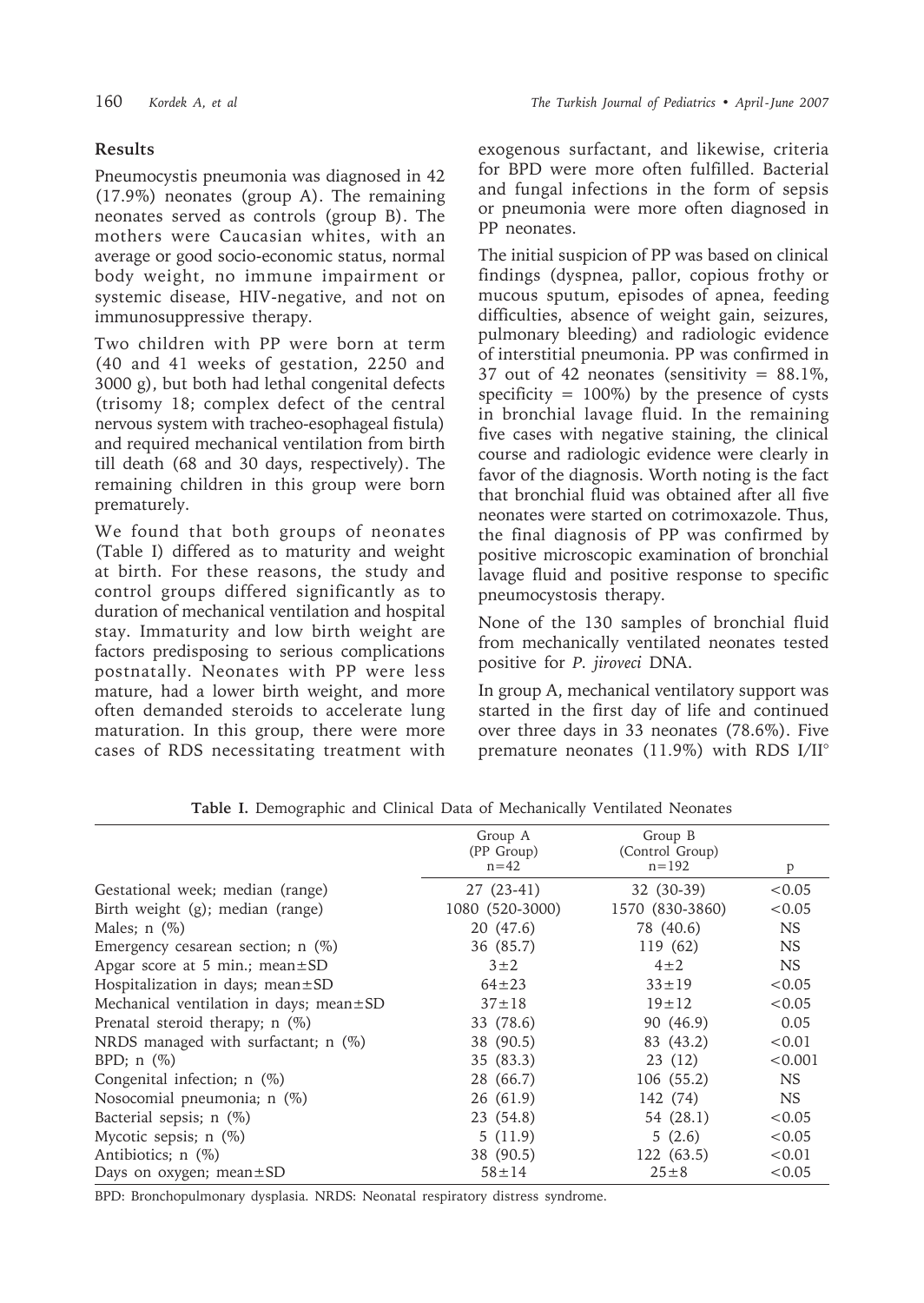received a single dose of surfactant postnatally and were ventilated during less than 24 h. In the remaining four cases, symptoms of dyspnea appeared during the first 10 days of life. In group B, 99 neonates (52%) required ventilation during less than three days. PP led to further deterioration of respiratory function in all neonates. All neonates with PP required continuous positive airway pressure (CPAP) or intermittent mandatory ventilation (IMV).

Infection with *P. jiroveci* was diagnosed between the 6<sup>th</sup> and 58<sup>th</sup> day of life (mean  $22 \pm 12$ ) or between day 6 and day 27 of ventilation (mean  $12\pm8$ ). PP was the first pulmonary infection in five neonates. In three cases, PP coincided with bacterial infection [Klebsiella oxytoca (n:1), Serratia marcescens (n:2)]. Initial symptoms of *P. jiroveci* infection included apnea and reduced saturation recorded with the oximeter. Symptoms appeared either spontaneously or during nursing procedures, were unaccompanied by slowing of heart action, and were absent in four neonates only. Cyanosis or pallor was usually seen in spite of normal hematology, saturation, or oxygen partial pressure  $(paO<sub>2</sub>)$ in arterial blood. Frothy or mucous exudate appeared in the airways in large or very large quantities. Pulmonary bleeding of varying intensity was noted in eight neonates. Due to aggravating symptoms of dyspnea, 12 out of 13 previously extubated neonates required re-intubation and assisted ventilation and one required nasal CPAP. The remaining neonates developed PP during mechanical ventilation for RDS, BPD or infection (bacterial or fungal). When infection coincided with mechanical ventilation, an upregulation of the respirator was necessary. Seizures appeared or intensified in 16 neonates. Feeding difficulties, regurgitation, slow gastric emptying, and flatulence were noted in 29 cases (Table II).

**Table II.** Clinical Findings in the Course of Pneumocystis Pneumonia

| Clinical findings            | $n = 42$ |
|------------------------------|----------|
| Dyspnea                      | 42/42    |
| Apnea, reduced Hb saturation | 38/42    |
| Pallor                       | 35/42    |
| Copious frothy sputum        | 35/42    |
| Feeding difficulties         | 29/42    |
| Seizures                     | 16/42    |
| Pulmonary hemorrhage         | 8/42     |

Biochemical determinants of infection (leukocyte, neutrophil, and platelet counts, I:T ratio) were normal. CRP was modestly elevated (between 18.2 and 29.8 mg/L) and thrombocytopenia (85 and  $53x10^9/L$ ) was determined in two children. In both cases, however, pneumocystosis coincided with bacterial infection. Radiologic evidence of interstitial pneumonia was obtained in 37 neonates. Diffuse infiltrates were seen in five children.

Bacteriologically confirmed intrauterine infection was diagnosed in 27 neonates of both groups [positive blood cultures: *Streptococcus agalactiae* (n=7), *Enterococcus faecalis* (n=5), *Escherichia coli* (n=9), *Staphylococcus aureus* (n=2), *Staphylococcus epidermidis* (n=4)]. Nosocomial infections were caused by *Serratia marcescens* (n=5), *Klebsiella pneumoniae* (n=7), *Klebsiella oxytoca* (n=8), and *Staphylococcus haemolyticus*, methicillin-resistant *Staphylococcus aureus* (MRSA) (n=12). Cultures were negative in the remaining cases and the diagnosis of bacterial infection was based on clinical symptoms, characteristic laboratory findings, and response to antibiotics (cephalosporins, penicillin, aminoglycosides, imipenem, vancomycin). Fungal sepsis caused by Candida albicans ( $n=6$ ) or Candida glabrata ( $n=6$ ) was diagnosed only in neonates with extremely low birth weight chronically on antibiotics and was managed with fluconazole.

Combined treatment with cotrimoxazole and pentamidine was continued for 14 days in most cases. Cotrimoxazole 40 mg/kg/24h was administered in two doses. A single 4 mg/kg dose of pentamidine was infused during 30 minutes. Microscopic examination was repeated after 7-10 days in five neonates, disclosing the presence of *P. jiroveci*. Treatment was continued and a negative result of microscopy was demonstrated after 28 days. Clinical improvement was noted in 38 neonates after  $8.7 \pm 2.2$  days of therapy (range: 5 to 12 days). In spite of treatment and negative results of microscopy, four neonates failed to improve clinically, showing symptoms of chronic lung disease or other pathology. Three of these neonates died - one (2.4%) due to massive pulmonary hemorrhage evidently associated with pneumocystosis, and the other two (mature) due to congenital defects.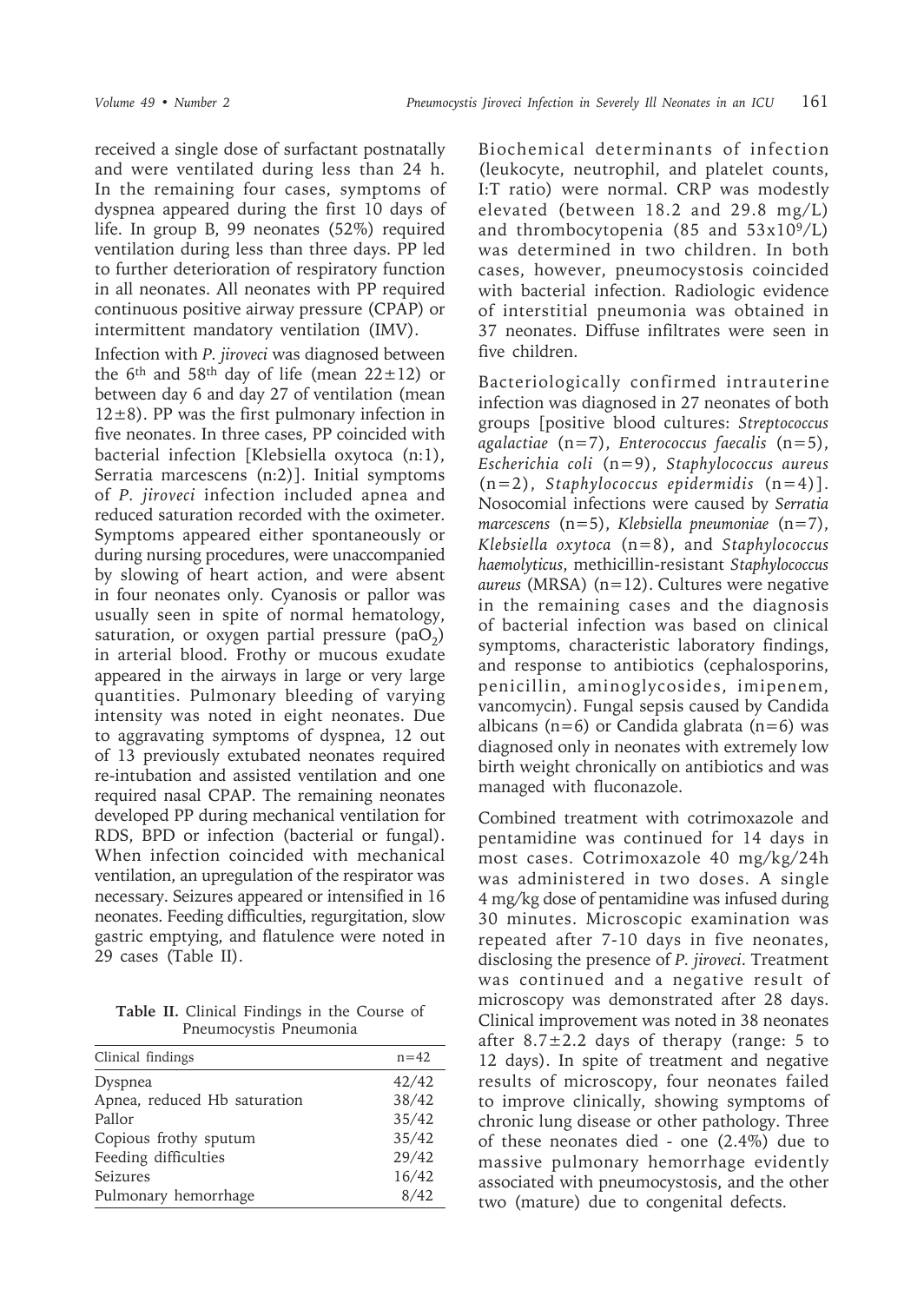#### **Discussion**

The risk of *P. jiroveci* infection is of particular concern in immature or sick neonates. Infection in a Neonatal Intensive Care Unit may be sporadic among children with primary or secondary immune deficiency but may also take the form of an epidemic<sup>25,26</sup>. Sources of infection remain unclear. Stringer<sup>27</sup> reported on long-term colonization by Pneumocystis of immunocompetent hosts. Although Pneumocystis DNA has been detected in air samples, person-to-person transmission remains the most probable route of infection. According to Stringer and Dei-Cas<sup>27,7</sup>, symptomatic infection in adults may be the outcome of colonization during infancy or early childhood by genetically variant Pneumocystis strains. Vargas et al.28 suggested that Pneumocystis lacks the ability to colonize the airways. Thus, PP would be the result of a recent infection. Infection is airborne but the need for isolation of infected patients remains disputable.

Dutz et al.29 found pneumocystosis in infants aged 10 to 24 weeks. In the present study, symptoms of *P. jiroveci* infection appeared on the average after 20 days from birth. This rapid course of pneumocystosis may be attributed to immaturity of our neonates and of their immune system, surfactant deficiency, or coexisting infection. Iatrogenic causes, like protracted mechanical ventilation, antibiotics, and steroids, may also be considered. The wellknown predilection of *P. jiroveci* for cells of the alveoli explains why respiratory symptoms dominate. Growth of Pneumocystis in the infected host is inhibited when the lung contains normal amounts of surfactant<sup>7</sup> and conversely, alterations in the composition and quantity of surfactant contribute to PP. Congenital deficiency of surfactant was noted in 90.5% of neonates in our PP group and in only 43.2% of the control group. Apparently, immaturityrelated surfactant deficiency implicated in RDS, as well as protracted mechanical ventilation and oxygen supplementation (leading to BPD), are important risk factors for PP.

Intermittent apnea was the first symptom of PP19. Copious amounts of frothy sputum are the result of hypertrophy and proliferation of type II alveolar cells and accumulation of macrophages and eosinophils in the alveolar lumen7. Vargas et al.30 observed sudden infant death associated with *P. carinii* infection.

Extrapulmonary symptoms include diarrhea and weight loss<sup>31</sup>. We observed feeding difficulties and gastrointestinal disorders.

Pneumocystis pneumonia is usually managed with cotrimoxazole, pentamidine, or both. Dautzenberg et al.<sup>32</sup> and Jules-Elysee et al.33 reported on the effectiveness of pentamidine inhalation. Berrington et al.5 found cotrimoxazole to be effective in all 50 infants with primary immune deficiency. PP is a serious complication in severely ill patients and is marked by a high mortality rate. Identification of high-risk groups and effective prevention remain part of the clinical approach to PP34. Cotrimoxazole was found ineffective in preventing PP among HIVpositive patients and children of HIV-positive mothers4,35. In our experience, administration of cotrimoxazole to manage an unknown infection will produce false-negative results in bronchial fluid histopathology done to confirm pneumocystosis. However, we always used combination therapy to manage PP.

Our single and nested PCR proved of little value for the diagnosis of *P. carinii* infection. Sing et al. $3$  reviewed 27 papers on the diagnosis of PP with traditional microscopy and PCR applied to broncho-alveolar lavage fluid, but failed to find any distinct advantage of PCR. They demonstrated that single or nested PCR has a marginal advantage over microscopy, even in HIV-positive patients. Of greater importance for the diagnosis of PP are the quantity, quality, and moment of specimen collection. Perhaps our disappointing results with PCR were due to the small volume of fluid that can be obtained from an immature neonate. Nevez et al.36 suggested that the lungs are colonized by too few *P. jiroveci* organisms for a reliable application of PCR. It should also be emphasized that Pneumocystis strains demonstrate marked host specificity. Until recently, the human pathogen *P. jiroveci* was believed to be a strain of *P. carinii*2,8. Durand-Joly et al.10 convincingly demonstrated that transmission of pneumocystosis from animal to man is impossible. Nevertheless, a review of the literature revealed that the same PCR protocol is used to detect *P. carinii* and P. jiroveci<sup>37-40</sup>. One may presuppose that there is no acceptable PCR protocol for the detection of *P. jiroveci* and that the investigator is left with sequencing as the only way to confirm or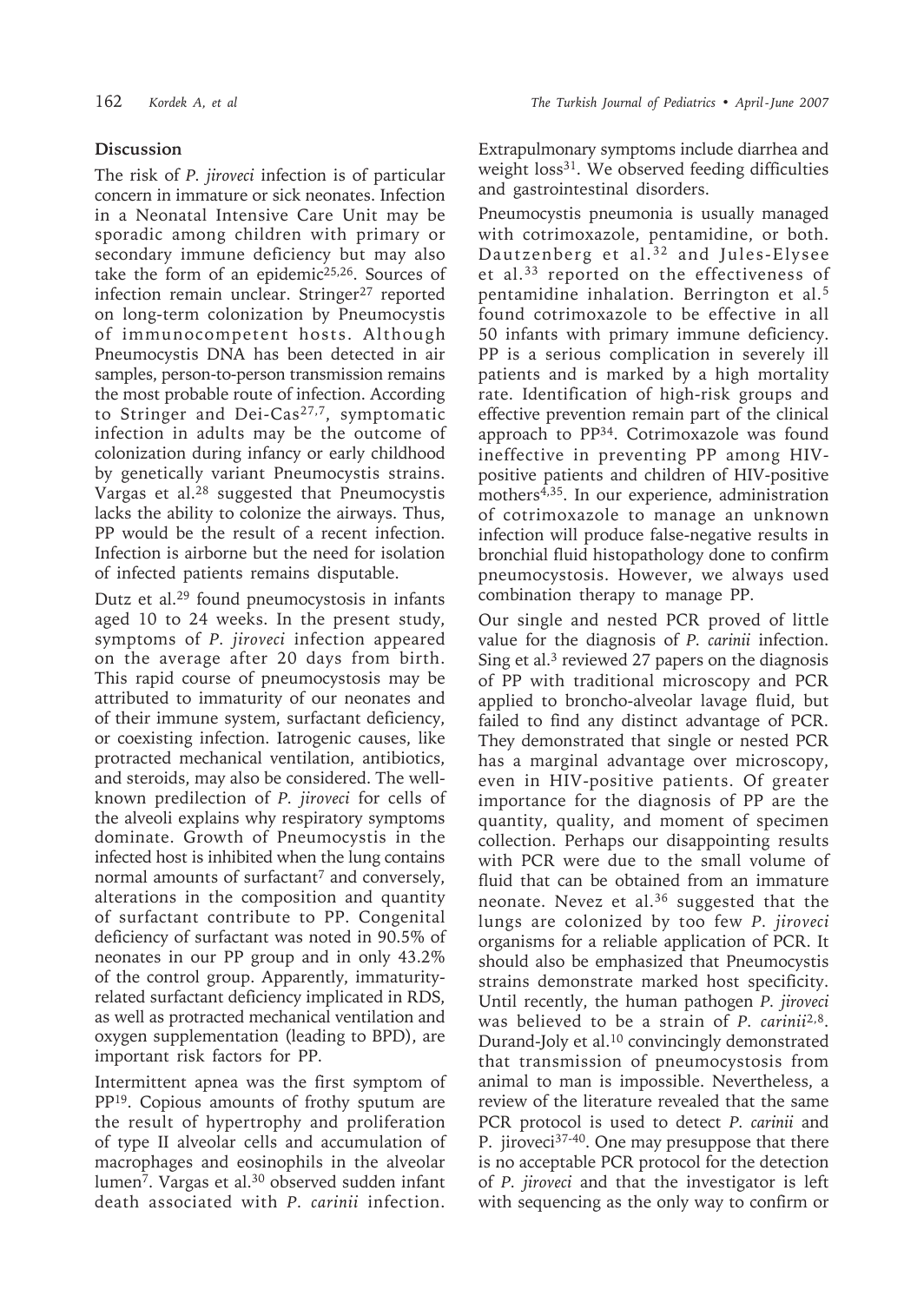exclude amplicon specificity. Further advances in this field await the development of a highly sensitive and specific PCR method that will provide for a rapid and reliable detection of *P. jiroveci* DNA in bronchial lavage fluid from premature neonates. When routinely available, this test shall certainly facilitate the diagnosis of *P. jiroveci* infection.

In conclusion, we believe that prematurity and protracted mechanical ventilation are risk factors for *P. jiroveci* infection in severely ill neonates in an intensive care unit.

#### **REFERENCES**

- 1. Frenkel JK. Pneumocystis pneumonia, an immunodeficiency-dependent disease (IDD): a critical historical overview. J Eukaryot Microbiol 1999; 46: 89S-92S.
- 2. Stringer JR, Beard CB, Miller RF, Wakefield AE. A new name (Pneumocystis jiroveci) for Pneumocystis from humans. Emerg Infect Dis 2002; 8: 891-896.
- 3. Sing A, Trebesius K, Roggenkampp A, et al. Evaluation of diagnostic value and epidemiological implications of PCR for Pneumocystis carinii in different immunosuppressed and immunocompetent patient groups. J Clin Microbiol 2000; 38: 1461-1467.
- 4. Grimwade K, Swingler G. Cotrimoxazole prophylaxis for opportunistic infections in children with HIV infection. The Cochrane Library 2004; Issue 3, Chichester, UK: John Wiley & Sons, Ltd.
- 5. Berrington JE, Flood TJ, Abinun M, Galloway A, Cant AJ. Unsuspected Pneumocystis carinii pneumonia at presentation of severe primary immunodeficiency. Arch Dis Child 2000; 82: 144-147.
- 6. Levis DB, Wilson Ch B. Developmental immunology and role of host defenses in neonatal susceptibility to infection. In: Remington JS, Klein JO (eds). Infectious Diseases of the Fetus Newborn Infant (4th ed). Philadelphia, Pennsylvania: W.B. Saunders Company; 1995: 20-78.
- 7. Dei-Cas E. Pneumocystis infections: the iceberg? Med Mycol 2000; 38 (Suppl): 23-32.
- 8. Guillot J, Demanche C, Berthelemy M, Hugot JP, Dei-Cas E. Host specificity and cospeciation in Pneumocystis spp. Multidisciplinarity for parasites, vectors and parasitic diseases. IX European Multicolloquium of Parasitology, Programme and Abstracts, Valencia, Spain, 18-23 July 2004, 248-249.
- 9. Guillot J, Demanche C, Hugot JP, et al. Parallel phylogenies of Pneumocystis species and their mammalian hosts. J Eukaryot Microbiol 2001; (Suppl): 113S-115S.
- 10. Durand-Joly I, Aliouat EM, Recourt C, et al. Pneumocystis carinii f. sp. hominis is not infectious for SCID mice. J Clin Micobiol 2002; 40: 1862-1865.
- 11. Morris A, Beard CB, Huang L. Update on the epidemiology and transmission of Pneumocystis carinii. Microbes Infect 2002; 4: 95-103.
- 12. Miller RF, Ambrose HE, Novelli V, Wakefield AE. Probable mother-to-infant transmission of Pneumocystis carinii f. sp. hominis infection. J Clin Microbiol 2002; 40: 1555-1557.
- 13. Vargas SL, Hughes WT, Santolaya ME, et al. Search for primary infection by Pneumocystis carinii in a cohort of normal, healthy infants. Clin Infect Dis 2001; 32: 855-861.
- 14. Chabé M, Dei-Cas E, Creusy C, et al. Immunocompetent hosts as a reservoir of Pneumocystis organisms: histological and RT-PCT data demonstrate active replication. Eur J Clin Microbiol Infect Dis 2004; 23: 89-97.
- 15. Medrano FJ, de la Horra C, Aldana MJ, et al. High rate of Pneumocystis jiroveci colonisation among in-patients and hospital staff members of general medical service. Host specificity and cospeciation in Pneumocystis spp. Multidisciplinarity for parasites, vectors and parasitic diseases. IX European Multicolloquium of Parasitology, Programme and Abstracts, Valencia, Spain, 18-23 July 2004: 251-252.
- 16. Cailiez JC, Séguy N, Denis CM, et al. Pneumocystis carinii: an atypical fungal microorganism. J Med Vet Mycol 1996; 34: 227-239.
- 17. Ng VL, Yajko DM, Hadley WK. Extrapulmonary pneumocystosis. Clin Microbiol Rev 1997; 10: 401-418.
- 18. Pearl GS, Sierger B. Granulomatous Pneumocystis carinii myositis presenting as intramuscular mass. Clin Infect Dis 1996; 22: 577-578.
- 19. Garcia CA, Delpiano L, Prado F, et al. Severe apnea: an early sign of Pneumocystis carinii pneumonia in an HIV-negative infant. Rev Med Chil 2000; 128: 425-429.
- 20. Jadot O, Rocour-Brumioul D, Senterre J. Pneumocystis carinii pneumonia in a child without immunodepression. Rev Med Liege 2000; 55: 1033-1036.
- 21. Hostoffer RW, Litman A, Smith PG, Jacobs HS, Tosi MF. Pneumocystis carinii pneumonia in a term newborn infant with a transiently depressed T lymphocyte count, primarily of cells carrying the CD4 antigen. J Pediatr 1993; 122: 792-794.
- 22. Klein JO, Marcy MS. Bacterial sepsis and meningitis. In: Remington JS, Klein JO (eds). Infectious Diseases of the Fetus and Newborn Infant. Philadelphia, Pennsylvania: W.B. Saunders Co.; 1995: 835-890.
- 23. Gomella TL, Cunningham MD, Eyal FG, Zenk KE. Neonatology: Management, Procedures, On-Call Problems, Diseases, and Drugs (5<sup>th</sup> ed). International edition. New York: Lange Medical Books/McGraw-Hill; 2004: 434-468.
- 24. Powel KR, Marcy MS. Laboratory aids for diagnosis of neonatal sepsis. In: Remington JS, Klein JO (eds). Infectious Diseases of the Fetus and Newborn Infant. Philadelphia, Pennsylvania: W.B. Saunders Co.; 1995: 1223-1240.
- 25. Burke BA, Good RA. Pneumocystis carinii infection. Medicine 1972; 52: 23.
- 26. Walzer PD, Perl DP, Krogstad DJ, Rawson PG, Schultz MG. Pneumocystis carinii pneumonia in the United States. Epidemiologic, diagnostic, and clinical features. Ann Int Med 1974; 80: 83-93.